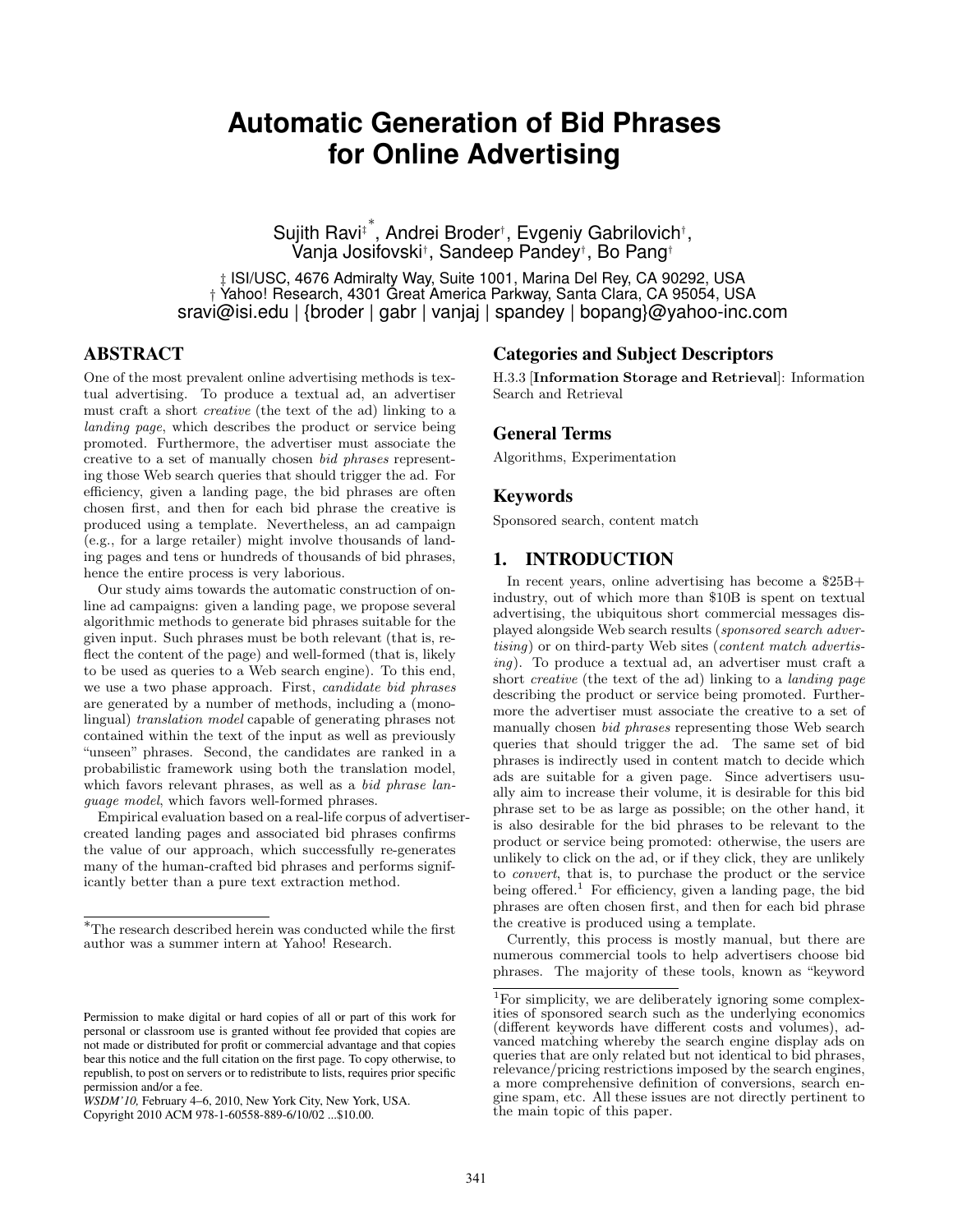suggestion tools", require an advertiser to enter one or more seed bid phrases, and produce related bid phrases and maybe additional information such as expected volume of queries, costs, etc. Some freely available examples are [9, 12, 21], but there are many more. One problem with these tools is their susceptibility to topic drift: that is, the set often expands towards senses and phrases that have nothing to do with the target. The larger the seed set, the lower the risk of topic drift, but larger seed sets represent more manual work. The technology behind such commercial tools is, of course, a trade secret, but, given the richness and variety of the web queries, the challenge of creating comprehensive bid phrase sets is obvious and has attracted significant scientific attention that resulted in a plethora of approaches for seed set expansion[1, 7, 33, 6, 11, 15].

Since an ad campaign (e.g., for a large retailer) might involve tens of thousands of landing pages, the manual production of even a small seed set is quite laborious and led to the recent appearance of commercial tools that create a bidphrase sets directly from the landing page [12, 13]. The main aim of this paper is exactly this problem: we present and analyze a bid phrase generation method directly from landing pages, and propose an evaluation technique that uses as a reference the best efforts of actual advertisers. Note that the terms of use of free commercial tools generally preclude bulk uploads and thus we cannot directly compare our method against their technology. But since we compare our efforts against the actual bid-phrases produced by advertisers that are free to use any manual or automatic method available to them, including all the commercial tools above, we can gain a good intuition of how well various methods perform.

Starting from the landing page is challenging, since no matter how long the promoted product description is, it is unlikely to include many synonymous phrases, let alone other perfectly relevant but rarer queries. Therefore, extractive methods that only consider the words and phrases explicitly mentioned in the given description are inherently limited. Indeed, having analyzed a large real-life corpus of ads, we found that as many as 96% of the ads had at least one associated bid phrase not present in their landing page.

This is a classical problem of vocabulary mismatch between the language of the page and the language of the bid phrases (cf. [30]). Initially, we planned to reduce this problem to a known one, namely, that of content match advertising. In that scenario, relevant ads are selected for a given Web page (typically a news page, or a blog page) based on their associated bid phrases and creatives. Consequently, we can treat our landing page (typically, a product description) as if it were a Web page on which ads are to be displayed, then match relevant ads for it from a large existing corpus of ads, and finally use the bid phrases of the top-scoring ads to produce bid phrases to be associated to our landing page (possibly re-ranking these phrases, if needed).

Clearly, this approach does not construct any new bid phrases and only "recycles" existing phrases. Interestingly, we also found this approach to perform roughly on par with the baseline system that used a simple extractive method and used cosine similarity with the landing page text to score the candidates. On further thought, this is not so surprising: the context match system (called CMS in the sequel) that we used was a research variant of Yahoo!'s commercial system, which is finely tuned for pages that normally host advertising and not for pages that are the target of advertising. Consequently, some existing techniques for placing content match ads (such as [4]) might not be appropriate in this setting. We found that CMS only outperformed the baseline system at high recall levels, where the extractive nature of the baseline became a major limitation.

To improve on the CMS method, we use a very different methodology, based on a two phase approach. First, candidate bid phrases are generated by a number of methods, including a (mono-lingual) *translation model* capable of generating phrases not contained within the text of the input as well as previously "unseen" phrases. Second, the candidates are ranked in a probabilistic framework using both the translation model, which favors relevant phrases, as well as a bid phrase language model, which favors well-formed phrases. We train the translation model on a (mono-lingual) parallel corpus of bid phrases and landing pages, while the language model is trained on a large-scale Web search query log.

The main challenge of experimenting with large real-life datasets is evaluation, since obtaining human judgments is very expensive. We circumvent this issue by using a large collection of existing ads and their landing pages. Every bid phrase associated to a given ad becomes a "labeled" instance of the form (landing page, bid phrase). We then evaluate our methods based on how well they can predict these bid phrases given the landing page.

The contributions of this paper are threefold. First, we propose a data-driven method for automatically generating bid phrases for online ad campaigns. We believe our method is a first step towards constructing entire ad campaigns automatically, without expensive manual labor. Second, we propose a novel application of existing machine translation methods to the problem of bid phrase generation, and show how to combine translation models with language models to produce highly relevant well-formed phrases. Third, we propose an evaluation framework that does not require human judgments, yet provides a rigorous and extensive approach for testing bid phrase generation methods.

# 2. METHOD

Let  $l$  represent a Web page that can potentially be used as a landing page for an ad. Our task is to automatically generate one or more bid phrases  $b$  for  $l$ . We treat both  $b$  and  $l$  as bags of words, that is,  $b = \{b_1, b_2, ..., b_n\}, l = \{l_1, l_2, ..., l_m\},\$ where  $b_i$  and  $l_j$  denote words in b and l, respectively. Our goal in this generation task is to achieve: (a) high precision, so that only highly relevant phrases are generated in order to target the ad to interested users only, and (b) high recall, to ensure that the ad can reach as many interested users as possible. Clearly, simultaneous optimization of both these goals offers a natural tradeoff, which makes the problem even more challenging.

Note that our problem setup differs from keyword generation [34] where the task is to make a binary decision for each word or phrase in the given page, namely, whether it is a good bid phrase or not. One key difference in our setting is that phrase  $b$  may not exist as a phrase in landing page  $l$ ; in fact, not all words in  $b$  have to come from  $l$ . Our task also resembles a text summarization system in that a short piece of text is generated from a longer piece and the generated text needs to be truthful to the page. On the other hand, a bid phrase is much shorter than a typical summary, and it is perfectly reasonable to generate multiple bid phrases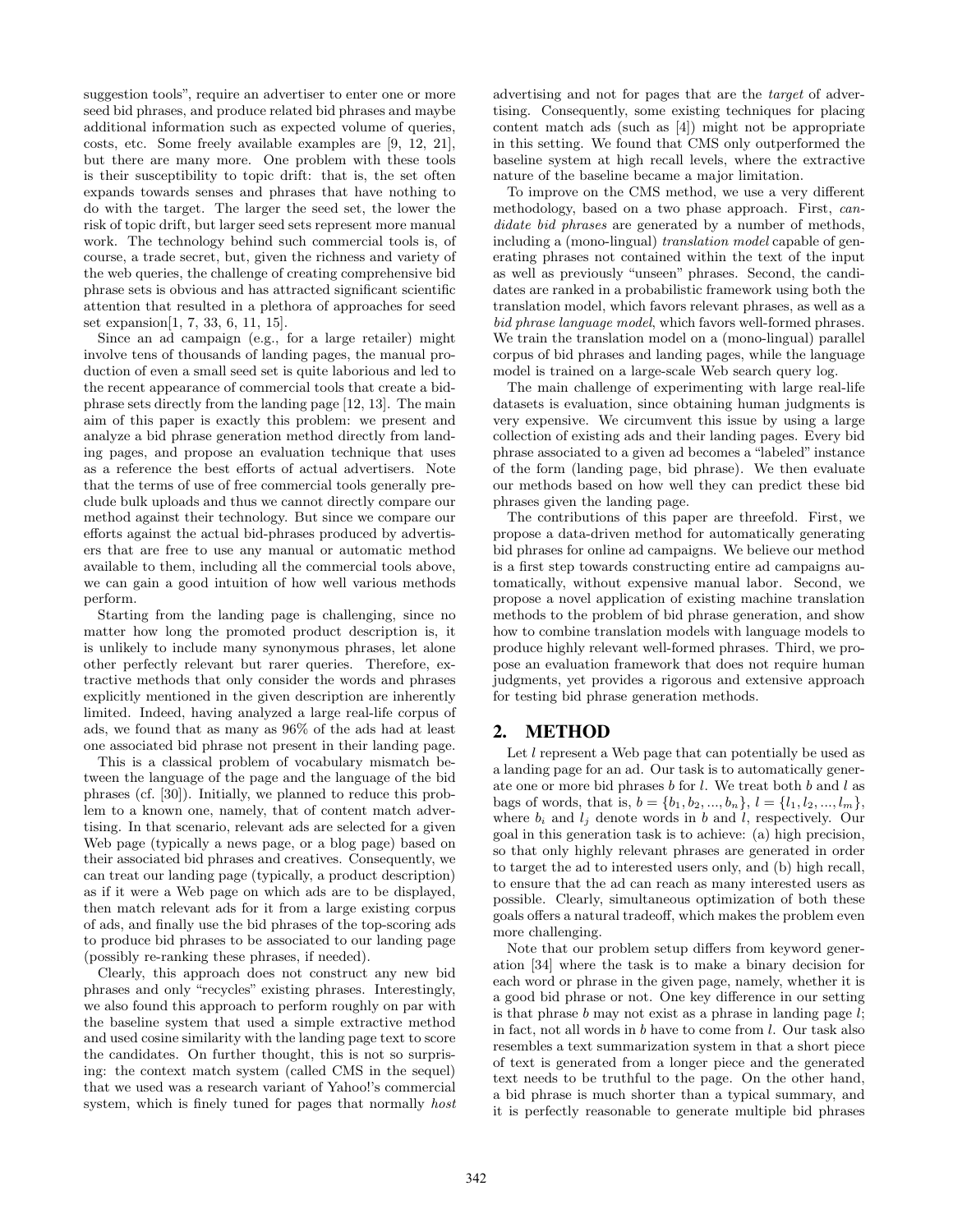at the same time. In addition, a bid phrase does not have to be a grammatically correct sentence; instead, it needs to resemble a valid search query that could be submitted by a Web user.

These characteristics motivated our noisy-channel-based approach [31]. It consists of two main components: generating candidate phrases from page  $l$ , and then ranking them. We defer discussions of candidate phrase generation to Section 2.4, and start by describing how we rank the given candidate phrases.

### 2.1 Ranking candidate phrases

In order to rank candidate phrases  $b$  for a landing page l, consider the following generative process. Suppose an advertiser intends to generate a " $target$ " landing page  $l$  for a given intent characterized by a "source" bid phrase b. Let  $Pr(l|b)$  denote the probability of generating l from b.

We aim to rank the candidate phrases based on probability  $Pr(b|l)$ , i.e., the likelihood of a bid phrase given the landing page  $l$ . Clearly, the more relevant phrase  $b$  is to page  $l$ , the higher  $Pr(b|l)$  is, and vice versa. However, modeling  $Pr(b|l)$ directly is rather difficult since some of the probability mass would be wasted on ill-formed phrases that are unlikely to be chosen as a bid phrase (e.g., "car on at"), hence we apply Bayes' law to rewrite  $Pr(b|l)$  as:

$$
Pr(b|l) = \frac{Pr(l|b) Pr(b)}{Pr(l)}
$$

Now we model the likelihood of bid phrase generation via these two independent components  $Pr(l|b)$  and  $Pr(b)$ :

- $Pr(l|b)$ : this is called the translation model (TM) in statistical machine translation (SMT) literature [5], since it gives the translation probabilities from bid phrases to landing pages, learned using a parallel corpus (see Section 2.2.1 for more details).
- $Pr(b)$ : this is called the bid phrase language model (LM) since it characterizes whether a phrase is likely to be a valid bid phrase. Hence, phrases like "car rental" will be preferred over phrases like "car on at". This distribution can be estimated on a corpus of phrases alone, which is usually easier to obtain in large quantities than a parallel corpus needed to learn the translation model.

Next, we examine how to estimate both  $Pr(l|b)$  and  $Pr(b)$ . In particular, we show how various features previously considered useful for keyword extraction can be incorporated in this generative framework in a principled way.

#### 2.2 Translation models

The main goal of the translation model is to bridge the vocabulary mismatch, so that we can give credit to words in a bid phrase that are relevant to the landing page but do not appear as part of it. In this section, we first discuss how to construct a *parallel corpus* from a given set of  $b \rightarrow l$  pairs; we then discuss how to learn a translation model from this corpus to estimate  $Pr(l|b)$  for unseen  $(b, l)$  pairs.

#### *2.2.1 Construction of the parallel corpus*

Suppose we are given a training corpus  $L_{train}$  with a collection of landing pages along with bid phrases provided by advertisers (see Section 4.1 for more details). For each landing page  $l$  and each bid phrase  $b$  associated with it, we generate a parallel training instance from this (bid phrase, landing page) pair as:

$$
b_1 b_2 \ldots b_n \rightarrow l_1 l_2 \ldots l_m
$$

For example, a landing page discussing topics related to the actress Kirsten Dunst may contain the words (kirsten, dunst, film, gossip, maxim, girl, ...), and the advertisergenerated bid phrases may include "kirsten dunst movie", "kirsten dunst interview", "kirsten dunst story", ..., etc. Each of these bid phrases is paired with the landing page words to create a new parallel training instance for the translation model as follows:

kirsten dunst movie  $\rightarrow$  kirsten dunst film gossip ... kirsten dunst interview  $\rightarrow$  kirsten dunst film gossip ... kirsten dunst story  $\rightarrow$  kirsten dunst film gossip ...

To provide more "bridges" over the vocabulary gap, we construct additional training instances in the following manner: for a given landing page, we process and use the content within the ad associated with the given landing page (i.e., ad creative, ad title, etc.) and create new (bid phrase, ad word content) pairs as parallel training instances.

#### *2.2.2 Estimating the translation model*

...

For each  $b_i \in b$ , let  $t(l_i | b_i)$  be the probability that  $l_i$  is generated from  $b_i$ . We estimate  $Pr(l|b)$  as

$$
\Pr(l|b) \propto \prod_j \sum_i t(l_j|b_i)
$$

Following the machine translation (MT) literature, we refer to  $t$  as the translation table, which characterizes the likelihood of a token in a landing page being generated from a token in a bid phrase. Once we have a full table for all words in the bid phrase vocabulary and all words in the landing page vocabulary (note that empirically many pairs may have zero translation probability), we can estimate  $Pr(l|b)$ for (phrase, page) pairs we have not seen in the training data. We now examine how to learn the translation table from the parallel training examples. We outline the intuition behind the expectation maximization (EM) algorithm used in MT literature for this purpose. We then examine how we adopt a standard MT model, in particular, the one that is known as IBM Model 1, for our setting.

Recall the kirsten dunst example given above. Suppose we knew that the word  $film$  in the landing page is generated by the word movie in the bid phrase; or, following the terminology in machine translation, the word film should be aligned to the word movie. If we are given the alignment information for all occurrences of movie in the parallel corpus, estimating  $t(\text{film } | \text{ movie})$  is trivial: we count the number of times movie is aligned to film, and the number of times movie is aligned to any word in landing pages, and compute the fraction between this two.

In reality, we do not have the word-level alignment given in our training data. If we can estimate the probability of different alignment assignments, then we can compute the expected values of  $t(l_j | b_i)$  instead. The most native way to do this is to assume each word in  $b$  has equal probability of being aligned to all words in the landing page paired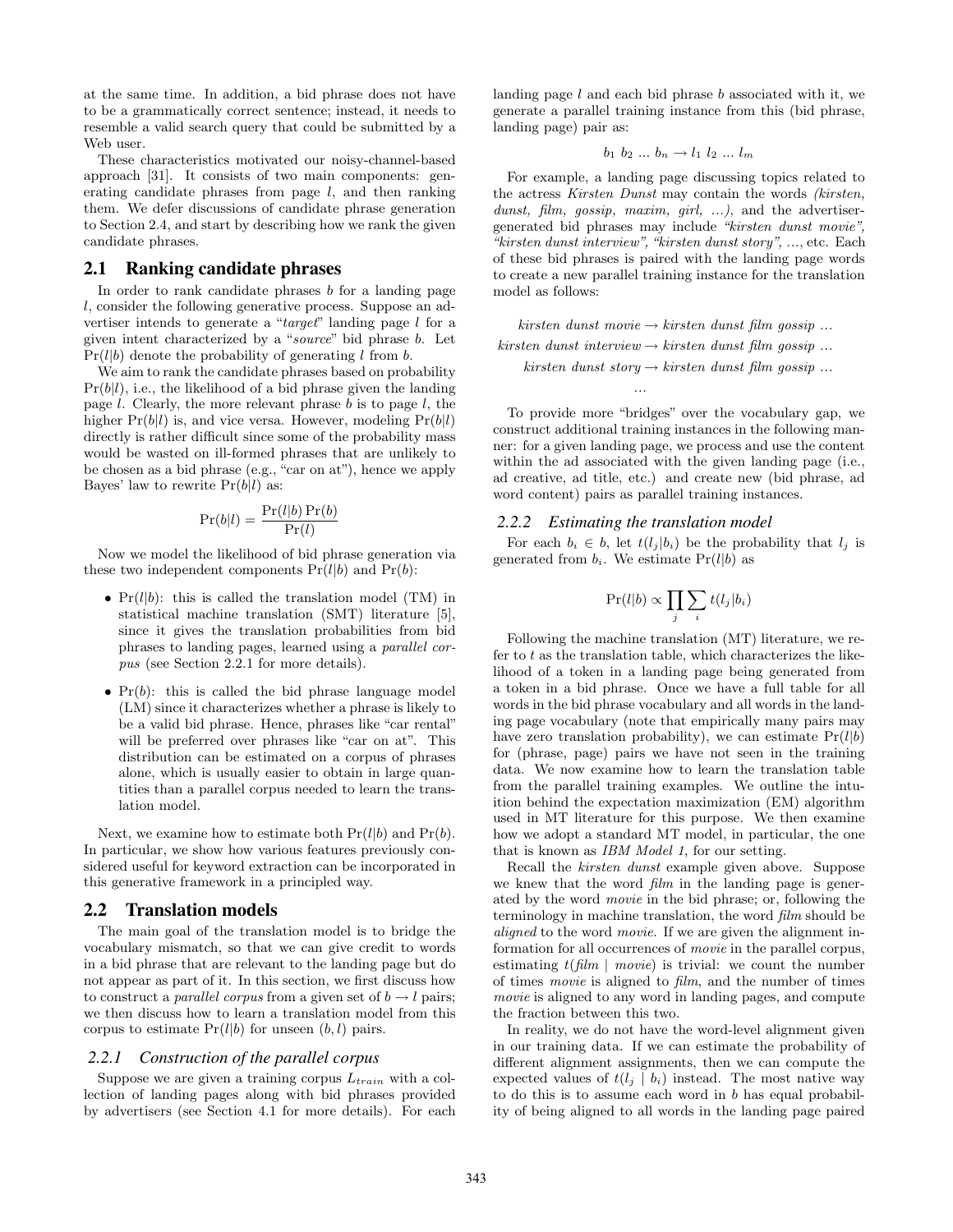with it in the parallel corpus. A translation model computed based on this alignment would be similar to what we get from straightforward co-occurrence analysis. In the MT literature, the translation table is learned through the expectation maximization (EM) algorithm where the wordlevel alignments are treated as hidden variables. Both t values and alignments can be initialized with uniform distributions, and are iteratively refined via EM. Since we treat both  $b$  and  $l$  as bags of words, ignoring the ordering information, we adopted the model known as IBM Model 1 [5], which is the most appropriate model for our setting.

#### *Null tokens.*

One technical detail widely adopted in translation models that is important to our setting is the introduction of null tokens. Essentially null tokens are introduced to account for words that do not align well with any words on the other side. In our case, adding null tokens to bid phrases is particularly useful as they account for those  $l_i$  that are not closely related to b, so that  $t(\cdot | b_i)$  does not need to waste its probability mass on irrelevant  $l_i$ .

We illustrate this point with the following example. Consider a toy parallel corpus:

 $Honda \rightarrow Best \ car \ dealer \ m p3 \ player \rightarrow Buy \ a \ new \ ipod$  $Honda \rightarrow Buy$  a new car mp3 player  $\rightarrow Best$  price on nano

Using the EM algorithm for IBM Model 1, we can learn the following translation table:

| $b_i$ | translations     |                   |               |                   |  |
|-------|------------------|-------------------|---------------|-------------------|--|
|       | $l_i$            | $t(l_i \mid b_i)$ | $l_i$         | $t(l_i \mid b_i)$ |  |
| mp3   | $\Omega$         | 0.18              | price         | 0.18              |  |
|       | nano             | 0.18              | $\alpha$      | 0.07              |  |
|       | ipod             | 0.18              | <b>Best</b>   | 0.07              |  |
|       | price            | 0.18              | new           | 0.07              |  |
| Honda | car              | 0.49              | $\alpha$      | 0.07              |  |
|       | dealer           | 0.25              | <b>Best</b>   | 0.07              |  |
|       | $\boldsymbol{a}$ | 0.07              | new           | 0.07              |  |
| null  | $\boldsymbol{a}$ | 0.24              | car           | 0.03              |  |
|       | <b>Best</b>      | 0.24              | dealer        | 0.01              |  |
|       | new              | 0.24              | nano          | 0.00              |  |
|       | Buy              | 0.24              | ipod          | 0.00              |  |
|       | car              | 0.03              | <sub>on</sub> | 0.00              |  |

Note that most of the uninformative words in the landing pages ("uninformative" for this toy example) are mostly accounted by the null token; so that the translation table for real words can concentrate on the more interesting words like car or ipod. If we estimated the translation probabilities as conditional probabilities computed directly from the co-occurrence information, that is,  $Pr(l_i|b_j) = \frac{count(l_j,b_i)}{count(b_i)}$ , we would have  $Pr(Best|Honda) = \frac{1}{2} Pr(car|Honda)$ . In contrast, in the translation table computed through EM,  $t(car|Honda)$  is much bigger than  $t(Best|Honda)$ . Thus, the introduction of null tokens, together with the iterative refinement of the parameters through EM, produce a more reasonable translation table than what we could have gotten directly through simple co-occurrence analysis.

#### *Empirical considerations.*

Some words in a landing page are more important than others. For instance, given an HTML page, words that appear in titles, headings, etc. are usually more salient features of the page. To emphasize the importance of such words (in both learning and prediction phases), we associate a weight  $w_i$  for all  $l_i \in l$ . For instance, we can assign a low weight for all normal content words, and a higher weight for words with salient HTML tags (Section 4.1 describes how these weights are computed). We then modify the formula for  $Pr(l | b)$  as follows:

$$
\Pr(l|b) \propto \prod_j (\sum_i t(l_j|b_i))^{w_j}
$$

This effectively implies that important words in a landing page (i.e., words with high  $w_i$  scores) account for more of the translation probability mass.

Another feature where our setting departs from typical MT setting is the difference in sizes between the bid phrases and the landing pages: landing pages are usually much longer. Each bid phrase will need to be aligned with multiple words in landing pages, thus diluting the probability mass of  $t(\cdot | b_i)$ . Even in the presence of the null token, one null token is unlikely to account for all irrelevant words on the page since the distribution of  $t(\cdot | null)$  will be very thinly spread out. One possibility would be to insert multiple null tokens into the bid phrase. We take the alternative route that could potentially lead to more noise-reduction, that is, reducing the set of  $l_i$  to top n tokens with highest  $w_i$  weight scores in the page. This allows the alignment to be focused on the more important words in the page. In addition, we remove from consideration all stop words occurring on the landing page.

We use the  $GIZA++$  toolkit [25] to perform training. We run only 5 iterations of IBM Model 1 to avoid over-fitting. As output, we obtain a translation table containing triplet entries **.** 

#### 2.3 Bidphrase language model

Advertisers usually tend to choose bidphrases that match popular queries, in order to increase the chances of their ads being shown and clicked. Search query logs are therefore good sources of well-formed bid phrases. In particular, we instantiate  $Pr(b)$  with an n-gram language model.

Since Web queries are typically short, a bigram model will capture most of the useful co-occurrence information. We build a bigram model smoothed by a unigram model, that is, we backoff to unigram model so that bigrams not observed in the training data do not get zero probability. The language model is estimated on a large query corpus Q containing roughly 76 million queries from Yahoo! Web search log. More specifically,

$$
\Pr(b) = \prod_i \Pr(b_i|b_{i-1}),
$$

where

$$
Pr(b_i|b_{i-1}) = \lambda_1 f(b_i) + \lambda_2 f(b_i|b_{i-1})
$$

with  $\lambda_1 + \lambda_2 = 1$ . Let  $c(b_i, b_j)$  be the number of times  $b_i b_j$ appear as a sequence in  $Q$ , we have

$$
f(b_i|b_{i-1}) = \frac{c(b_{i-1}, b_i)}{\sum_j c(b_{i-1}, b_j)}
$$

Let  $c(b_i)$  be the number of times  $b_i$  appears in Q, and |V| be the vocabulary size of  $Q$  (i.e., the number of unique tokens in  $Q$ ), then  $f(b_i)$  can be estimated with add-one smoothing:

$$
f(b_i) = \frac{c(b_i) + 1}{\sum_j c(b_j) + |V|}
$$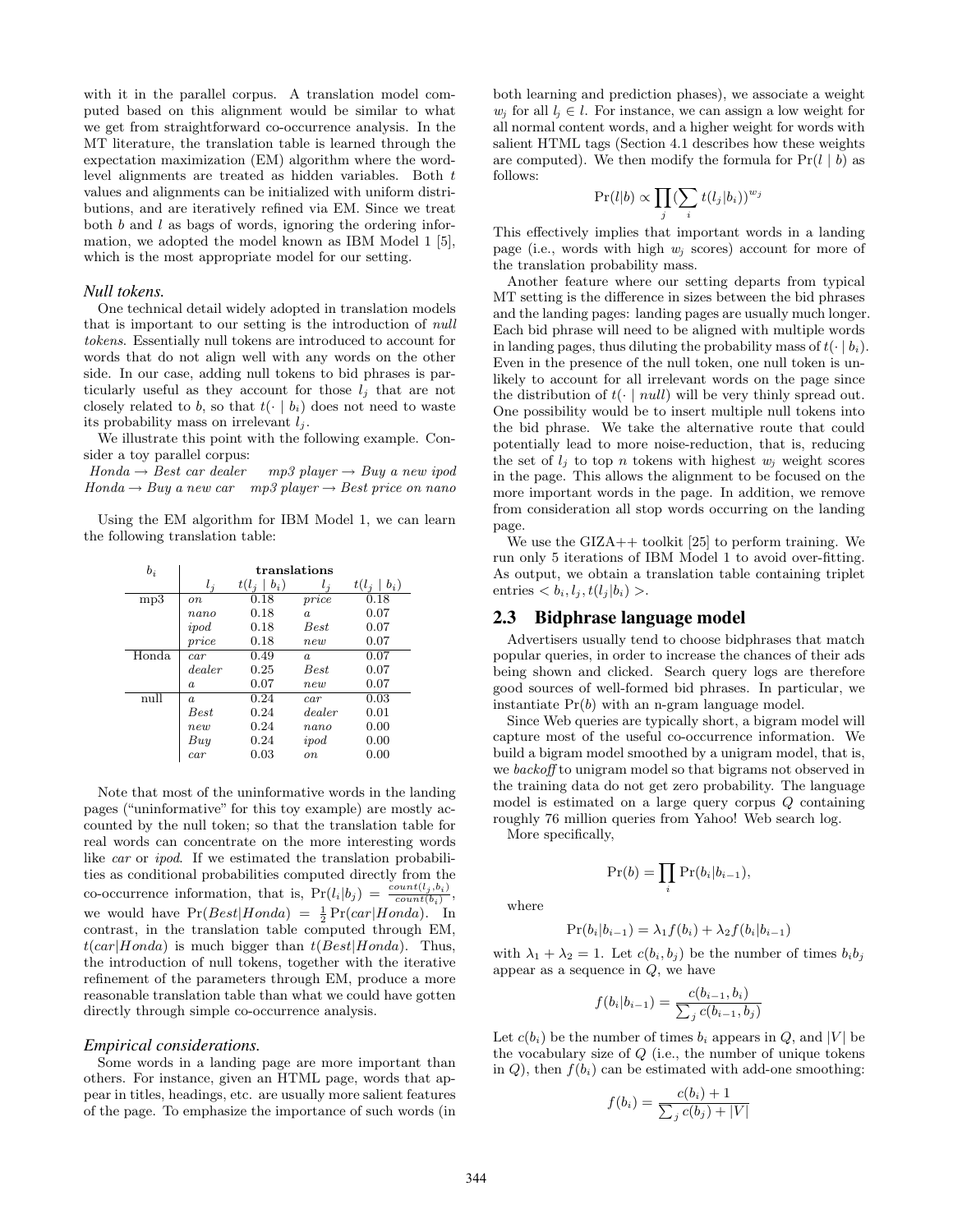Thus, our bidphrase language model prefers phrases with tokens that are likely to appear in queries, as well as those containing pairs of tokens likely to co-occur in the query log. Since word order is not considered particularly important in bid phrases, we could have adapted the bigram model so that it is order insensitive. However, given the size of  $Q$ , if  $b_i b_j$ occur more often than  $b_i b_i$ , we preserve this order preference in our model, even though word ordering is ignored in our evaluation measures.

#### 2.4 Generating candidate phrases

In theory, candidate phrases can be all possible phrases in a reasonably large-scale query log Q. Practically, however, to rank all  $b \in Q$  according to  $Pr(l | b) Pr(b)$  is not feasible. One possibility is to consider only phrases from the landing page. Indeed, this is one of the candidate generation strategies we consider (see Section 4.4 for more details). However, as we observed earlier, advertisers often want to pick bid phrases that do not appear as a phrase on the landing page. So in addition to the candidates generated from the landing page (which we refer to as the candidate set  $B_{LP}$ ), we consider an alternate phrase generation strategy using the translation models described in Section 2.2.

First, we pick the  $n_p$  most salient words from the page by selecting those with highest  $w_j$  scores, where  $w_j$  incorporate the HTML-weights described above. For each word, we then pick the  $n_t$  most likely translations from its translation table. These "translated" words are then combined in all possible permutations to form the candidate phrases (we refer to this candidate set as  $B_{TMgen}$ ). We also generate shorter n-gram sequences from these phrases and add them to the candidate pool as well. In our experiments, we set  $n_p = 3, n_t = 3$ . This is effectively a pre-screening to narrow down the entire universe of possible bid phrases to a few that are likely to be relevant to the target page.

# 3. ALTERNATIVE METHODS

In the previous section we presented a generative model based approach that relies on translation and language models to generate bid phrases. In this section we discuss some other representative approaches that can potentially be employed for bid phrase generation.

# 3.1 Using content match systems for bid phrase generation

Recall that the goal of a content match system (CMS) is to find the most relevant ads for a given landing page. Typically, CMS performs this task by converting the landing page into a weighted feature vector, where a feature can correspond to a word or phrase on the landing page and its weight denotes the significance of the feature. Similarly, ads are converted into feature vectors. Then, the relevance of a landing page and an ad is computed by applying a similarity function (e.g., cosine, Jaccard) on their corresponding feature vectors. In our experiments, we used a research variant of the Yahoo! commercial content match system.

We now describe how we can generate bid phrases for a new landing page, using such a content match system and an existing corpus of ads with bid phrases. First, we apply CMS to the landing page to obtain a few top scoring ads, while CMS ranks the ads based on their bid values and relevance to the landing page. For each selected ad, among all its bid phrases CMS also chooses the most "appropriate" bid

phrase<sup>2</sup>. We pool together the bid phrases of all selected ads and this gives us the candidate bid phrases for this approach, denoted by  $B_{CMS}$ .

Next we rank the bid phrases present in this candidate set. We tried two different ranking methods:

CMS-induced ranking: Rank the bid phrases in the order they occur in the ranked list computed by CMS. As explained above, CMS ranking is done by taking both bid values and relevance scores into account, and is thus not optimized for our task.

Frequency-based ranking: Rank the phrases based on their number of occurrences in the candidate set.

From our comparison of the two ranking methods, we found that CMS-induced ranking performs better (though the frequency-based ranking method was not too far off). Hence, we only use this ranking approach for the rest of the experiments (described in Section 4).

#### 3.2 Extraction-based system

We also implemented an approach that is extractive in nature and follows the idea of keyword extraction. We generate both words and phrases as candidates for this approach. Similarly to the previous two approaches, this approach works in two phases where bid phrase candidates are generated in the first phase and ranked in the second phrase. In particular, we first pre-process and tokenize the landing page and the landing URL, and extract words and phrases (n-gram word sequences of length  $\leq$  = 5) from the page. We add these as candidates to the candidate pool.

We compute a weight  $w_k' = \frac{f_k}{\log(N_d)}$  for each word  $b_k$  from the candidate bid phrase, where  $f_k$  represents the frequency of the word within the candidate phrase, and  $N_d$  is the number of documents on the Web that contain the word. This is a variant of TFIDF weighting. We represent each candidate phrase as a weight vector. In addition, we filter out some of the bad candidates by using a threshold on the weight of words that can appear in a candidate phrase. Next, we represent the landing page in the same way as a weight vector (described in Section 4.1) and compute the cosine similarity between the landing page vector and the candidate vector. The similarity scores are used to induce a ranking on the candidate bid phrase set for a given landing page.

#### 3.3 Discriminative system

We also implemented a machine-learned discriminative system, to compare it with our generative model. Note that unlike all the previous systems, which have both candidate generation and ranking steps, the discriminative system performs ranking only; the phrase candidates are supplied to it using any of the other candidate generation approaches.

Given a bid phrase candidate for a landing page, the discriminative system computes various features to do the ranking. Our feature set includes word overlap score and cosine similarity score of the candidate bid phrase with the landing page. Also, we take into account the position of a word from the bid phrase on the landing page. These are represented as binary features, e.g., whether any word in the phrase candidate is present in the title of the landing page, or in its body, and so on.

We use a corpus of landing pages along with bid phrases for training, and train a ranking model using  $\text{SVM}^{rank}$  [14]

<sup>&</sup>lt;sup>2</sup>This selection is also based on the bid value and relevance of the bid phrase to the landing page.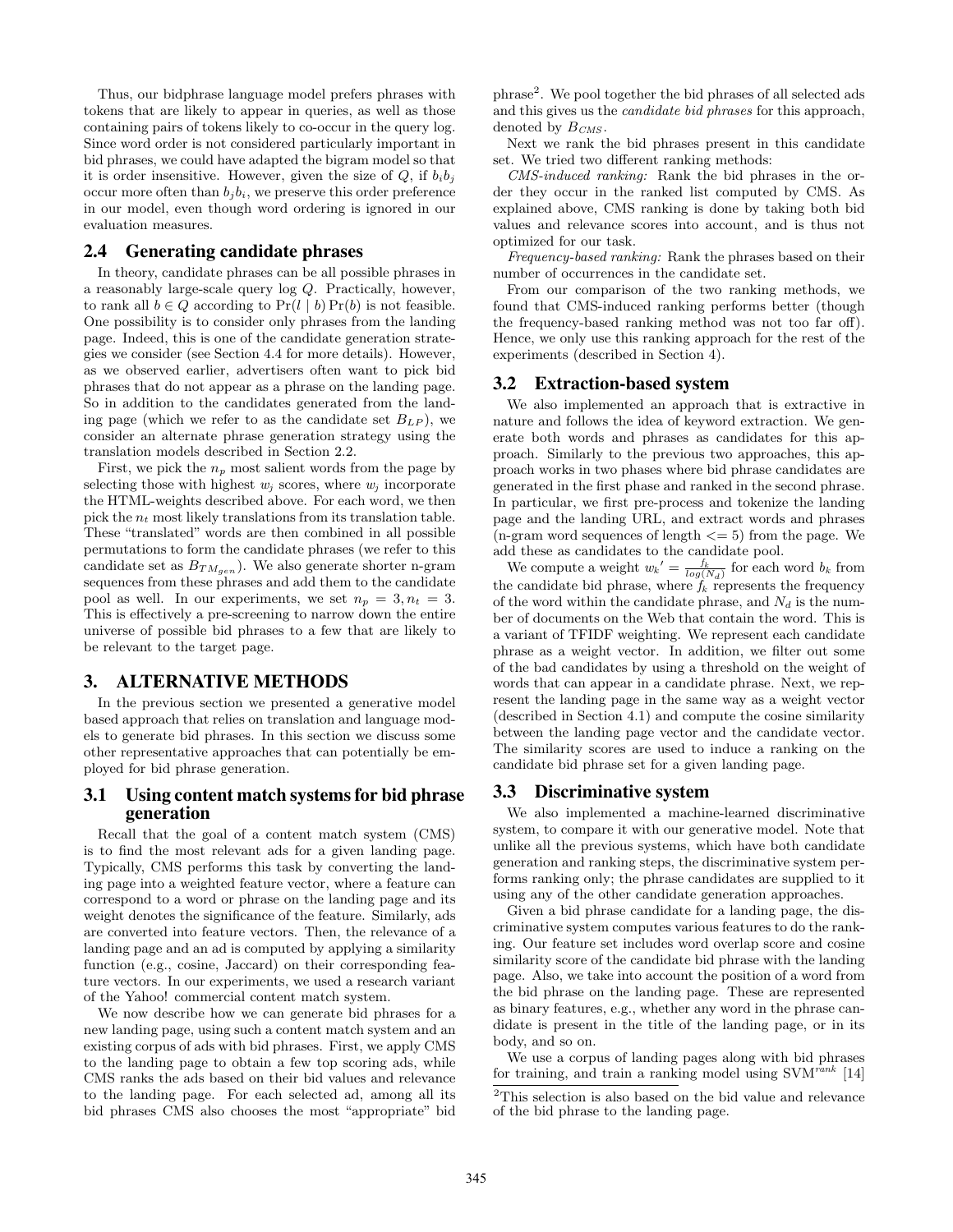with a linear kernel. Then, given a test landing page and set of candidate bid phrases (along with their features), we use the trained model to rank the bid phrases with respect to the given page.

# 4. EXPERIMENTS

In this section, we first describe the datasets and the evaluation measures. We then present our main evaluation results, followed by an analysis of the effectiveness of various components in our model.

### 4.1 Data

In order to collect data for our experiments, we sample the Yahoo! ad corpus, and retrieved a set of ads with advertiserspecified bid phrases. Each of these ads is associated with a landing URL, to which users are redirected when they click on the ad. We then crawled these landing URL's to create our data corpus L. To avoid any bias from advertisers with a large number of ads (e.g., www.ebay.com), we randomly sampled 5 landing URL's per domain, which resulted in a set of 54,548 landing pages. For each landing page  $l \in L$ , we thus had access to the ad associated with it, and also to the set of bid phrases  $B^*$  provided by the advertiser for this particular ad. On average, there were 9 bid phrases per landing page in our corpus. Next, we split our landing page corpus  $L$  into a training set  $L_{train}$  (consisting of 40,048 Web pages) and test set  $L_{test}$  (containing 10,500 Web pages).

Given this training set, we used the approach outlined in Section 2.2.1 to construct a parallel training corpus with approximately 399,000 instances of the form (bid phrase, landing page). Since our data set is very large, we only report results of using a single train/test split but do not perform cross-validation.

#### *Pre-processing the landing pages.*

As a pre-processing step, the HTML content of each landing page was first parsed and lower-cased. Additionally, stop words were removed and the content is tokenized. We also applied the same pre-processing steps to the landing URL itself, and added the result to the output of the landing page pre-processing. Next, for each word  $l_j$  in the tokenized output, we computed a weight associated with the word,  $w_j = \frac{weight_{tag} \times f_j}{load(N_i)}$  $\frac{lognt_{tag} \times f_j}{log(N_d)}$ , where  $weight_{tag}$  is a special weight assigned to each word depending on its HTML tag position,  $f_i$  is the frequency of the word on the given landing page, and  $N_d$  is the number of documents on the Web that contain the word. We set *weight<sub>tag*</sub> to a higher value of 10 for words appearing in the landing URL or on the landing page within important tags such as  $\langle title \rangle$ ,  $\langle keywords \rangle$ ,  $\langle hl \rangle$ , and used  $weight_{tag} = 1$  for words appearing elsewhere on the page. Unimportant words occurring on the page were filtered out using a threshold on the weight; in our experiments, we filtered out words with  $w_i < 0.5$ .

After tokenization, we used the processed  $L_{train}$  corpus to train a discriminative ranking model using SVMrank (described in Section 3.3). Also, we used it to construct a parallel corpus to train the translation model (described in Section 2.2.1).

# 4.2 Evaluation measures

In this section we describe the evaluation procedure. To facilitate large-scale evaluation, we focus on automatic evaluation measures using the "gold standard" bid phrases provided by the advertisers. Since the gold standard phrases may not cover all possible bid phrases that are relevant to the page, such automatic measures might under-value valid phrases. However, we believe that the relative ordering is still meaningful, and focus on the comparisons among different systems, rather than on the raw numbers.

For a given landing page  $l \in L_{test}$ , we look up the set of gold bid phrases  $B^*$ . We then compare bid phrases proposed by various systems against  $B^*$ . We apply stopwords removal and stemming (using the Porter stemmer [26]) prior to the comparison.

Since we want to evaluate and compare phrases and not words, we cannot employ conventional precision/recall measures. If we were to evaluate the bid phrases using the standard notion of precision, shorter bid phrases (and most likely single word candidates) would be preferred and this would defeat our purpose. In fact we prefer high quality focused bid phrases and not simple keywords. Hence, we employ two different measures to evaluate different aspects of the bid phrases generated by our systems. We wish to capture the co-occurrence of words occurring in a bid phrase and not necessarily the sequence in which they appear in the phrase. So the evaluation measures we design are order-insensitive (for example, the phrases "toyota hybrid" and "hybrid toyota") are considered equivalent and assigned the same score).

Edit distance: The first measure we employ is normalized edit distance [24], which is a well-studied measure commonly used in information retrieval [10, 23] and natural language processing applications [8, 29] to determine the similarity of two strings by computing partial sub-string matches instead of an absolute match. Let, for test landing page  $l$ ,  $B^*$  denote the set of gold bid phrases and b denote the top ranked candidate phrase generated by our approach. We compare candidate phrase b to a gold bid phrase  $b^* \in B^*$ using a word-level edit distance measure, i.e., the average number of words required to be inserted, deleted or substituted within the phrase b in order to convert it to the gold phrase  $b^*$ . In other words,

$$
ED(b, b^*) = \frac{\# \text{ of operations to convert } b \to b^*}{\# \text{ of words in } b^*}
$$

Since any  $b^* \in B^*$  is considered a good answer, we compute the edit distance ED for b with respect to every gold bid phrase  $b^* \in B^*$  and pick the minimum:

$$
minED(b, l) = min_{b^* \in B^*} ED(b, b^*)
$$

A lower minED score implies higher relevance. For example, if the candidate bid phrase,  $b =$  "bmw  $x5$ " and the gold bid phrases are  $b^{*(1)} =$  "2009 bmw  $x5$ " and  $b^{*(2)} =$  "2009" bmw x5 dealers", then,

$$
ED(b, b^{*(1)}) = \frac{1}{3} = 0.33
$$

$$
ED(b, b^{*(2)}) = \frac{2}{4} = 0.50
$$
and,  $minED(b, \{b^{*(1)}, b^{*(2)}\}) = 0.33$ 

Since advertiser may want multiple bid phrases for a given page, we also evaluate the average quality of a set of top phrases generated by each system. To this end, we generalized the minED score as:

$$
minED@rank N = \frac{\sum_{r=1...N} minED(b^{[r]}, l)}{N}
$$

where  $b^{[r]}$  denotes the  $r<sup>th</sup>$  ranked bid phrase candidate.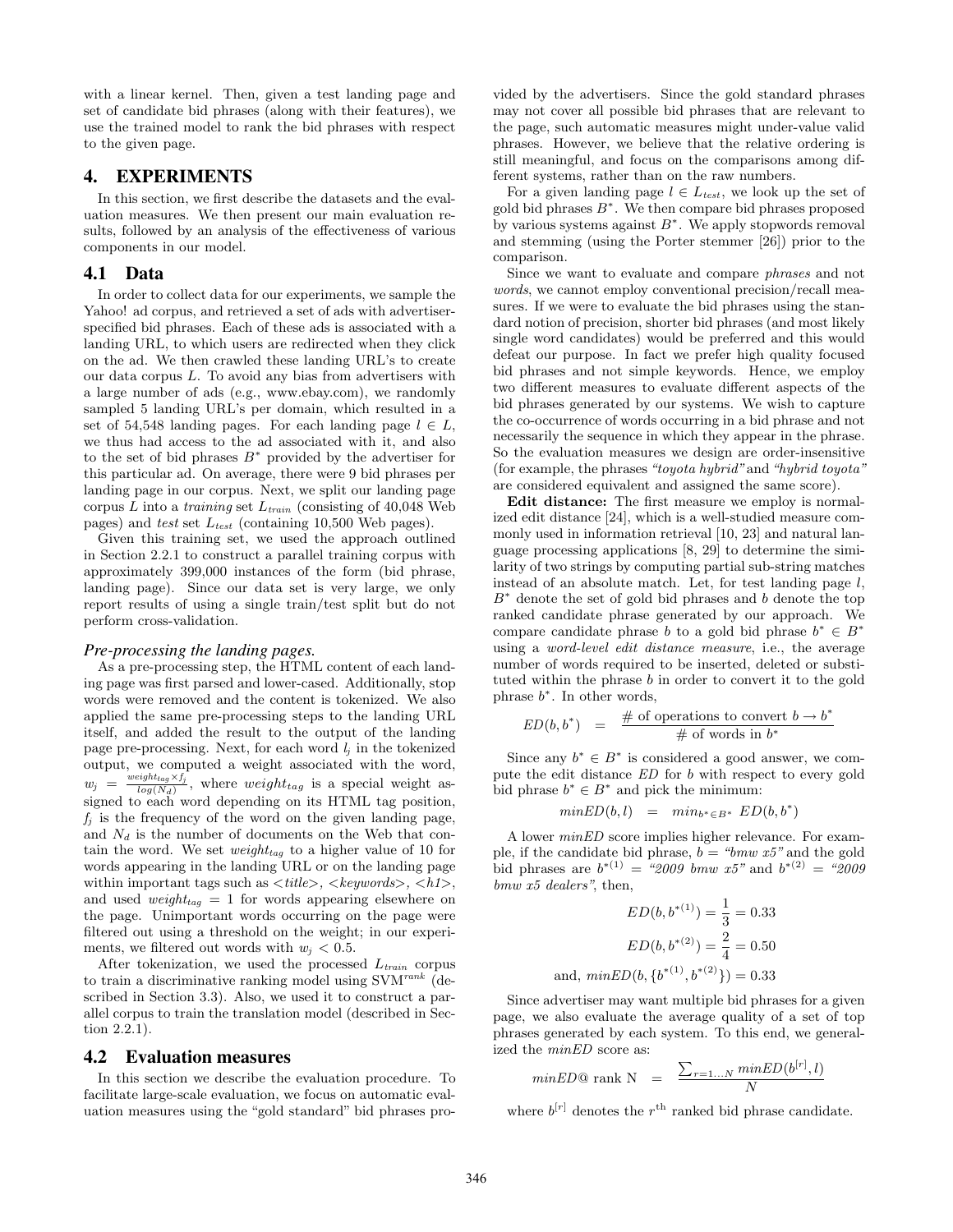ROUGE-1 score: The second evaluation method that we employ is a recall-based measure widely used in natural language processing applications such as document summarization and machine translation [18, 19]. This measure has been well-studied and shown to correlate well with human evaluations [17, 18]. We adapt this measure to our task and use it to evaluate the quality of a candidate bid phrase against all the relevant gold bid phrases and not just the best matching one, unlike minED.

$$
ROUGE-1(b,l) = \frac{\sum_{b^* \in B^*} \# \text{ of words in } b \cap b^*}{\sum_{b^* \in B^*} \# \text{ of words in } b^*}
$$

A higher ROUGE-1 score implies higher relevance. For example, if two of the candidate bid phrases proposed for a given landing page are  $b^{(1)} =$  "engine oil" and  $b^{(2)} =$  "vw car engine oil" and the gold bid phrases are "volkswagen jetta engine oil", "volkswagen engine oil", and "vw engine oil", then the  $minED$  scores for the two candidates are both 0.33. Even though the second bid phrase is a more relevant and informative candidate for the given landing page, the minED scores both of the candidates equally. But according to the ROUGE-1, the scores for the two candidates are 0.6 and 0.7 respectively, thereby correctly assigning a higher score for the second candidate. In general, a bid phrase generation system should perform well in terms of both evaluation measure  $(minED$  and  $ROUGE-1)$  to generate high quality bid phrases.

We can also compute the average ROUGE-1 score for the top N bid phrases:

$$
ROUGE-1@ \text{ rank } N = \frac{\sum_{r=1...N} ROUGE-1(b^{[r]}, l)}{N}
$$

# 4.3 Main Comparisons

Next we compare the performance of the following four bid phrase generation systems (described earlier), each using the candidate set that is naturally available to the method:

- Extraction-based (Baseline): Generates and ranks candidates from the landing page. Details in Section 3.2.
- Content-Match-based (CMS): Details in Section 3.1.
- Translation-based (LM+TM): Details in Section 2.
- Discriminative: Details in Section 3.3. In our experiments, we give it the candidate phrase set of both CMS and baseline system.

Table 1 summarizes the performance using both evaluation measures. Note that the average performance tend to decrease as N becomes larger, because it is more difficult to generate more candidate phrases and still maintain the same overall quality.

In terms of minED, the LM+TM system outperforms all other systems in most settings, especially at higher ranks where the margin of improvement is higher. The same trend is observed for ROUGE-1 evaluation, where translation-based approach (LM+TM) consistently produces better scores than all other systems at all ranks. In fact, our translationbased system achieves an impressive 21-70% improvement over the extraction-based baseline in ROUGE-1 scores at various ranks. This shows that the translation approach yields good quality bid phrases (achieving low edit distance scores) and at the same time allows us to better capture

the diversity in the gold bid phrase set (as shown by higher ROUGE-1 scores). This improvement can be attributed to: (a) the LM+TM system can generate candidates that are present on the landing page as well as the unseen ones via the translation model, thereby enhancing its candidate pool (Section 2.4) and (b) the ranking is better when both language model and translation model are used, whereby the language model ensures well-formed phrases while the translation model ensures high relevance. We study this in more details in Section 4.4 and 4.5.

Also, we note that the Content Match System (CMS) did not perform as well as the baseline system, especially in terms of edit distance, though it does yield some improvements in ROUGE-1 scores at higher ranks. We will discuss this in more detail in Section 4.6. The discriminative system which performs feature-based ranking performs reasonably well: achieving comparable minED and better ROUGE-1 scores than the baseline, but it still does not match the LM+TM system.

The performance reported may look on the low side. Apart from the caveats of the automatic evaluation (that gold set might not include all relevant phrases), we are also dealing with a very difficult task. For each landing page, we measured the overlap of its gold bid phrases with the page content. We observed that almost 96% of the landing pages in the test corpus had at least one gold bid phrase that did not appear on the page. Furthermore, the gold bid phrase sets for at least 70% of the test landing pages contained one or more words that were not present on the page. This gives an indication of the difficulty of generating bid phrases.

As described earlier (Section 2), the bid phrase generation process involves two major phases, namely, candidate generation, and candidate ranking. We now examine each phase in more detail.

# 4.4 Comparison of candidate generation

In this section, we study the effect of candidate generation methods, while fixing the ranking method to be the  $LM+TM$  ranking. We obtain the candidate pool  $C$  from four different candidate generation strategies as shown in Table 2 (details described in Sections 2 and 4). The system achieves the best results in terms of ROUGE-1 scores when using a combination of candidate sets from multiple sources  $(B_{LP+CMS}$  and  $B_{LP+TMgen}$ ). In particular, we find that the system selects the best quality bid phrases in terms of both evaluation measures (at various ranks) when we use the landing page content to generate candidates directly (i.e., select words/phrases occurring on the page) as well as indirectly (using the translation model to generate new candidate phrases). In other words, the combined candidate set  $B_{LP+TM_{gen}}$  proves to be a good source for selecting high quality bid phrases relevant to the given landing page.

|                   | $LM+TM$  |           |              |                   |
|-------------------|----------|-----------|--------------|-------------------|
|                   | $B_{LP}$ | $B_{CMS}$ | $B_{LP+CMS}$ | $B_{LP+TM_{gen}}$ |
| minED@rank1       | 0.66     | 0.76      | 0.70         | 0.68              |
| $minED$ @ rank 5  | 0.70     | 0.79      | 0.72         | 0.68              |
| minED @ rank 10   | 0.73     | 0.81      | 0.74         | 0.70              |
| $ROUGE-1@rank1$   | 0.25     | 0.29      | 0.29         | 0.29              |
| $ROUGE-1@rank 5$  | 0.20     | 0.25      | 0.26         | 0.28              |
| $ROUGE-1@rank 10$ | 0.17     | 0.23      | 0.24         | 0.27              |

Table 2: Comparison of different candidate generation strategies.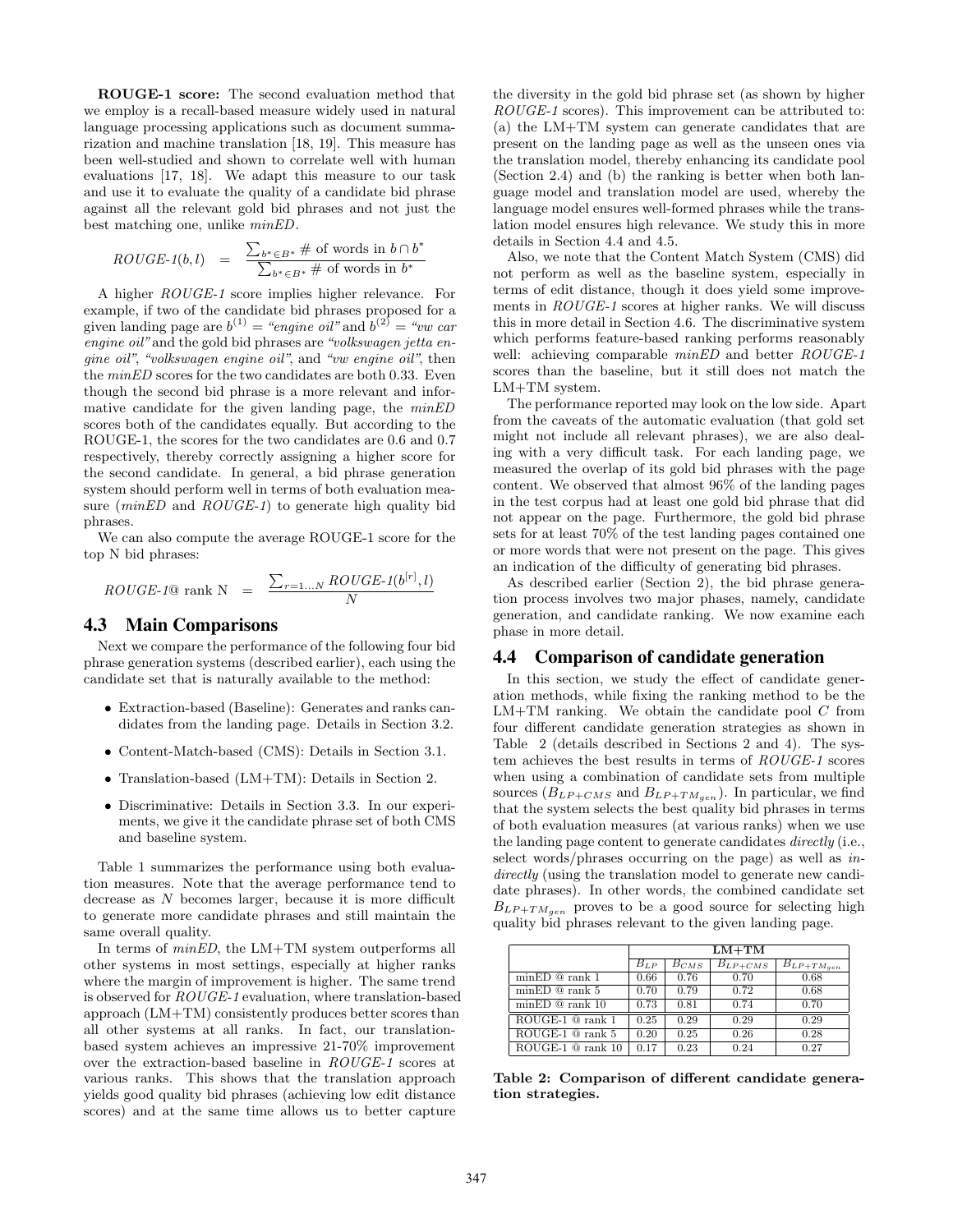|                   | Baseline (cosine) | $\sim$ CMS | Discriminative System        | $LM+TM$        |
|-------------------|-------------------|------------|------------------------------|----------------|
|                   |                   |            | $(SVM^{rank}$ with features) | $B_{LP+TMgen}$ |
| minED @ rank 1    | 0.66              | 0.78       | 0.67                         | 0.68           |
| $minED$ @ rank 5  | 0.71              | 0.81       | 0.72                         | 0.68           |
| minED @ rank 10   | 0.75              | 0.83       | 0.74                         | 0.70           |
| $ROUGE-1@rank1$   | 0.24              | 0.22       | 0.26                         | 0.29           |
| $ROUGE-1@rank 5$  | 0.19              | 0.21       | 0.24                         | 0.28           |
| $ROUGE-1@rank 10$ | 0.16              | 0.20       | 0.22                         | 0.27           |

Table 1: Comparison of bid phrases generated by various systems for the 10,500 test landing pages in terms of two different measures—(1) minimum edit distance ( $minED$ ), and (2)  $ROUGE-1$  score. The average scores for top  $N$  bid phrases are shown.

# 4.5 Comparison of Ranking Methods

Once we generate a candidate pool for any given landing page, we can use any of the four systems described in Section 4.3 to rank the bid phrases from the pool.

#### *4.5.1 Translation-based ranking versus others*

In order to ensure that we perform a fair comparison between all ranking methods, we need to choose the same pool of candidate phrases for all the four methods. Due to some system constraints we could not configure the content match system to take a candidate pool as input, hence we choose the candidate pool that CMS uses, i.e.,  $B_{LP+CMS}$ , as the common pool and supply it to the other methods. We used each system to rank the bid phrases in this pool and compare the quality of the ranked phrases.

Table 3 shows the effect of the different ranking methods on the quality of the top N bid phrases. While the edit distance scores do not vary significantly for different systems, the ROUGE-1 scores show significant variation. We note that even under this setting, the translation-based approach (LM+TM) outperforms all other systems achieving more than 10% improvement in *ROUGE-1* scores. Our results suggest that the translation-based approach is not only good at generating new bid phrase candidates, but it can also be used as a ranking model with a given candidate set to select high quality bid phrases.

|                     | $B_{LP+CMS}$ |      |               |         |
|---------------------|--------------|------|---------------|---------|
|                     | Baseline     | CMS  | Discr. System | $LM+TM$ |
| minED @ rank 1      | 0.68         | 0.78 | 0.67          | 0.71    |
| $minED$ @ rank 5    | 0.72         | 0.81 | 0.72          | 0.72    |
| $minED$ @ $rank$ 10 | 0.74         | 0.83 | 0.74          | 0.74    |
| $ROUGE-1@rank1$     | 0.27         | 0.22 | 0.26          | 0.29    |
| $ROUGE-1@rank 5$    | 0.23         | 0.21 | 0.24          | 0.26    |
| $ROUGE-1@rank 10$   | 0.22         | 0.20 | 0.22          | 0.24    |

Table 3: Comparison of different ranking methods when using the candidate set  $B_{LP+CMS}$ .

Next, we perform a deeper analysis of the translationbased system by varying different components within the system and study their effects on the ranked bid phrases.

#### *4.5.2 Component analysis for translation-based ranking*

There are two main components in the translation-based ranking system, namely, a translation model and a language model. We can modify these components and observe the effect in terms of bid phrase quality.



Figure 1: Effect of size of the corpus used to train translation models.

#### *Effect of the translation model in ranking.*

Here we study the effect of the translation model used while ranking, by building two separate translation models  $TM_{100k}$  and  $TM_{399k}$  trained on different data sizes (using 100,000 and 399,000 parallel training examples, respectively). Each of these translation models was then combined with a bigram language model to produce two different ranking systems  $LM_{bigram} + TM_{100k}$  and  $LM_{bigram} + TM_{399k}$ . We used these two ranking systems to score and rank our candidate bid phrases (from the combined set  $B_{LP+CMS}$ ) and computed the ROUGE-1 scores at various ranks (edit distance scores showed insignificant variation). Figure 1 demonstrates that as the translation model gets better (i.e., when using more training data), the quality of the bid phrases generated by the system in terms of ROUGE-1 scores also improves consistently at all ranks.

#### *Effect of the language model in ranking.*

We perform an additional experiment where we vary only the language model component that is used during ranking. Figure 2 shows how varying the language model affects the quality of the bid phrases selected by the LM+TM approach. As expected, we found that using a bigram language model  $(LM_{bigram})$  results in improved ranking of the bid phrases (in terms of  $ROUGE-1$ ), as compared to a unigram language model  $(LM_{unigram})$ .

#### 4.6 Discussion

It is surprising to find that although the CMS system produces novel bid phrases that may not even appear on the page, yet the top bid phrases proposed by the system are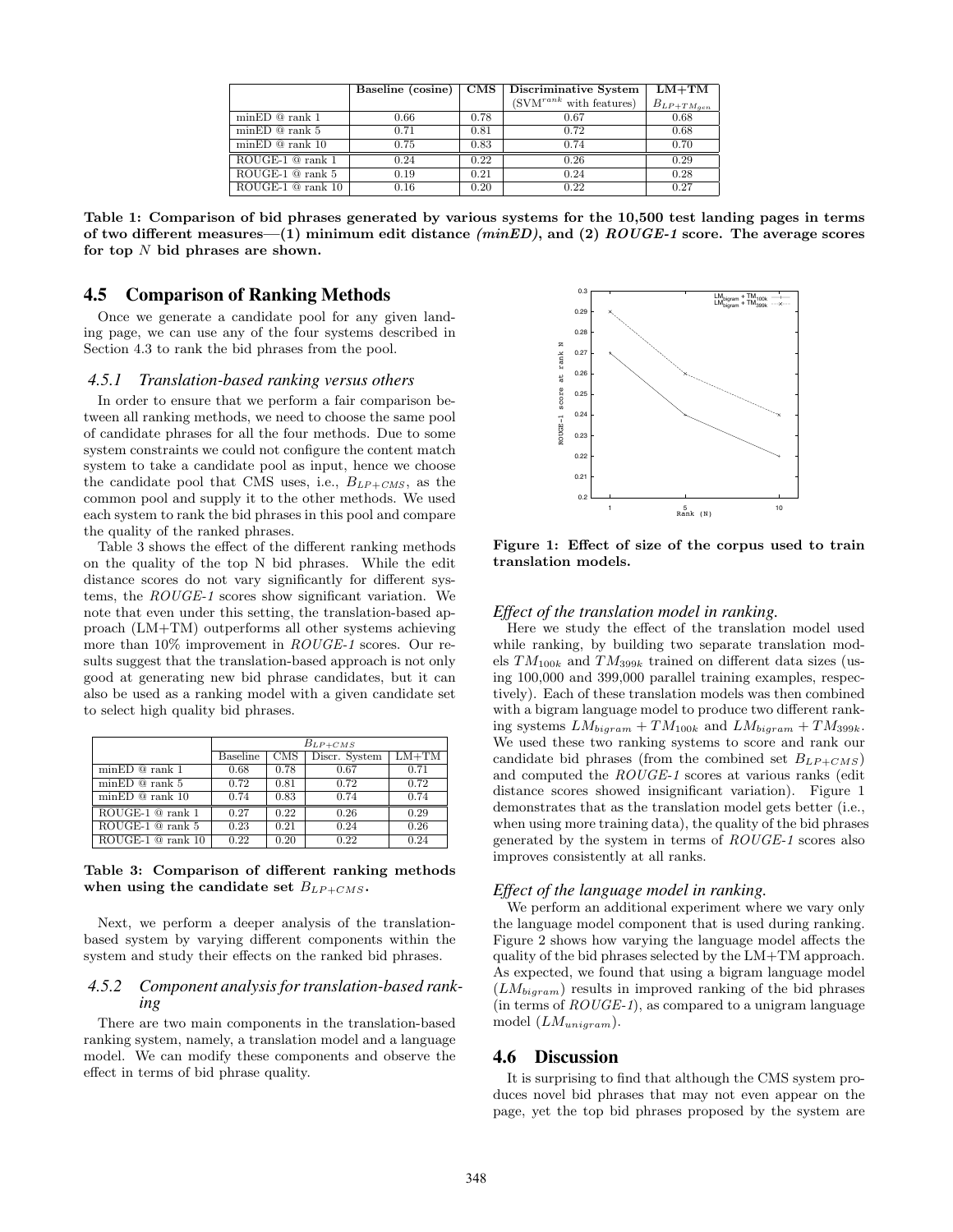

Figure 2: Comparison of unigram vs. bigram language model.

not necessarily of high quality when evaluated against the gold bid phrases. In comparison to the baseline system, CMS performs poorly in terms of edit distance metric (see Table 1). The phrases produced by the CMS system tend to be longer compared to gold bid phrases, so edit distance suffers. But at higher ranks  $(N = 5, 10)$ , the ROUGE-1 scores for CMS are better than the baseline. For example, at rank 5 the ROUGE-1 score for CMS system is 0.21 compared to 0.19 achieved by the baseline system. We did a further analysis of the two systems to see whether the CMS system outperforms the baseline in some cases. We observe that the CMS system does perform better than the baseline at all ranks when the word overlap between gold bid phrases and landing page is low.

We note that our translation based approach is superior to all other systems, achieving the best minED and ROUGE-1 scores at various ranks (as shown in Table 1). It serves two purposes, namely, (1) for generating new candidate phrases that do not appear on the page, and (2) for ranking the selected candidates in a probabilistic framework when combined with the language model component. The bid phrases produced by this system are of better quality than other systems (i.e., the bid phrases are well-formed and achieve high scores in terms of both evaluation measures). Using the translation table learned during the training phase, the system is able to generate many relevant bid phrases containing words that might be missing from the page. Our system learns good translations for many words from the bid phrase vocabulary (e.g., mag is translated to mag, magazine, cover, subscription, magazin, etc.)

# 5. RELATED WORK

There are two main bodies of prior research that are relevant to our study, namely, those focusing on online advertising and on statistical machine translation.

# 5.1 Online advertising

Online advertising is an emerging area of research, so the published literature is quite sparse. A recent study [32] confirms the intuition that ads need to be relevant to the user's interest to avoid degrading the user's experience and increase the probability of reaction.

Arguably, the most relevant previous study was conducted by Yih et al. [34], who extracted phrases from the page and matched them to the bid phrases of the ads. The authors described a system for phrase extraction that used a variety of features to determine the importance of page phrases for advertising purposes. The system was trained with pages that have been hand-annotated with important phrases. The learning algorithm took into account features based on TFIDF, HTML meta data, and search query logs to detect the most important phrases. However, the primary aim of this paper was to propose an alternative approach to contextual advertising by reducing it to the problem of sponsored search advertising; this study did not aim at generating bid phrases for ads.

In the content match scenario, Ribeiro-Neto et al. [30] addressed the "impedance mismatch" problem, namely, the discrepancy between the vocabulary used in the ads and in the Web pages. The authors examined a number of strategies for matching pages to ads based on extracted keywords. The authors achieved improved matching precision by expanding the page vocabulary with terms from similar pages, which were weighted based on their overall similarity to the original page. In this paper, we "bridge" between related words by using a mono-lingual translation approach.

Bid phrases are essentially search queries, and hence another relevant research direction is that of query expansion and rewriting [3, 2, 28]. Query rewriting is a common technique for performing broad match in sponsored search, whereas the original query is rewritten into a "better" query, which is more likely to retrieve more relevant ads. On the other hand, query expansion seeks to augment the original query with additional features based on various external sources of knowledge. In this paper, we use the candidate bid phrases "as-is", but in our future work we intend to enhance their representation using techniques developed in the query expansion literature.

# 5.2 Machine Translation

The noisy channel model is a powerful framework that has been adopted for various natural language processing tasks. Noisy channel approaches have previously been applied to text summarization [16], a task that is similar to our problem in that a shorter piece of text is produced for a longer piece of text; but as discussed in Section 2, our task also has notable differences in comparison to a standard summarization task. In terms of methodology, our approach is directly based on statistical machine translation (SMT) models [20]. The ultimate goal of SMT systems is to translate a sentence in the source (foreign) language to a sentence in the target language. Modern SMT systems are based on noisy channel model, whose parameters are learned from bilingual parallel corpora consisting of pairs of sentences in the two languages that are properly aligned so that each pair express the same meaning. The first step is to induce an alignment between words on both sides for a given sentence pair. The most widely used models for word alignment are IBM Model 1- 4 [5]. The idea of parallel corpora has also been extended to monolingual settings, where they contain aligned texts written in the same language, and SMT models are applied to extract paraphrases [27].

SMT has also been used in contextual match for online advertising [22], a different but closely related task. Their final task differs from us in that they concentrate on the task of ranking ads retrieved from the ad database for a given Web page, and do not consider generation of bid phrases.